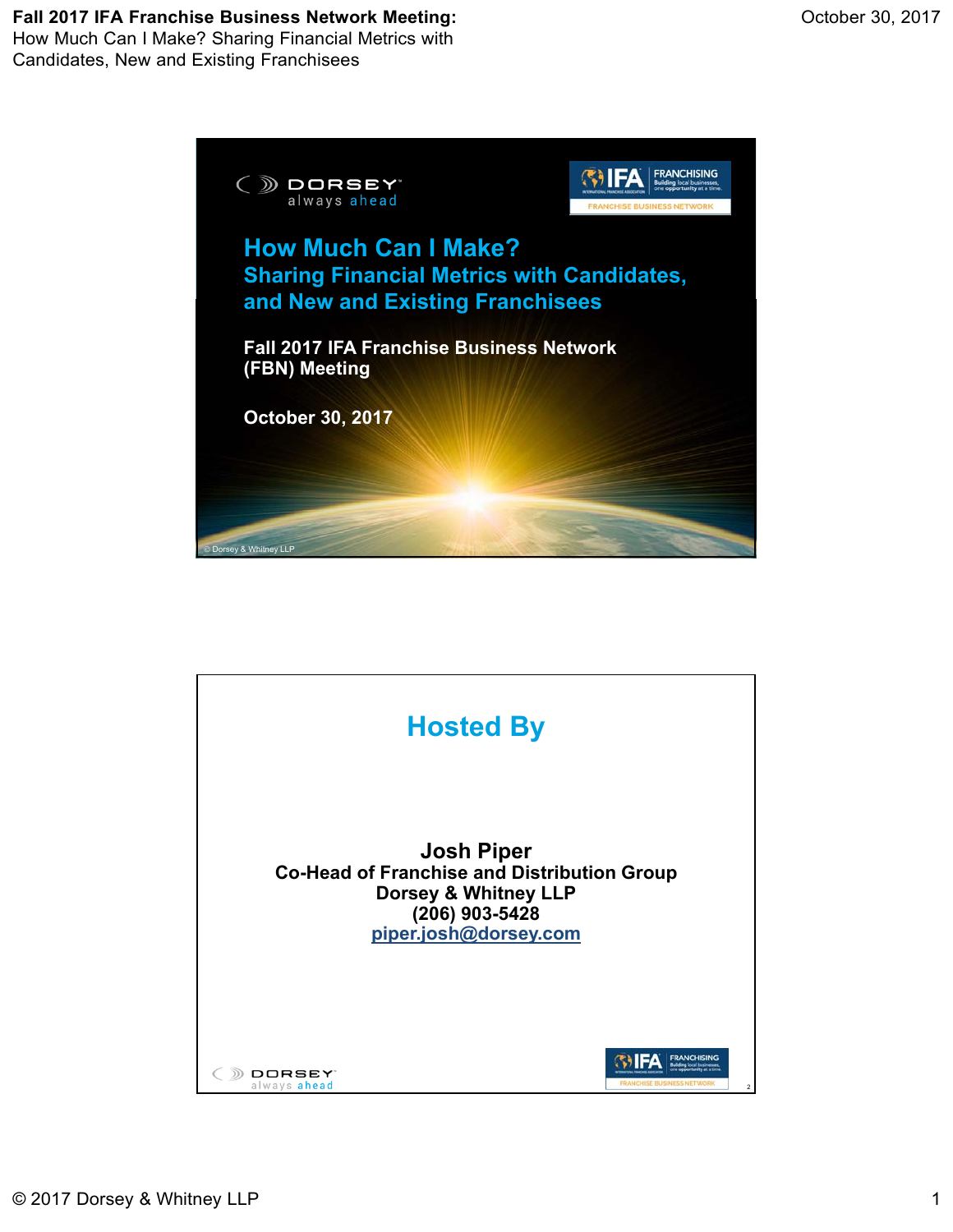# **Fall 2017 IFA Franchise Business Network Meeting:**



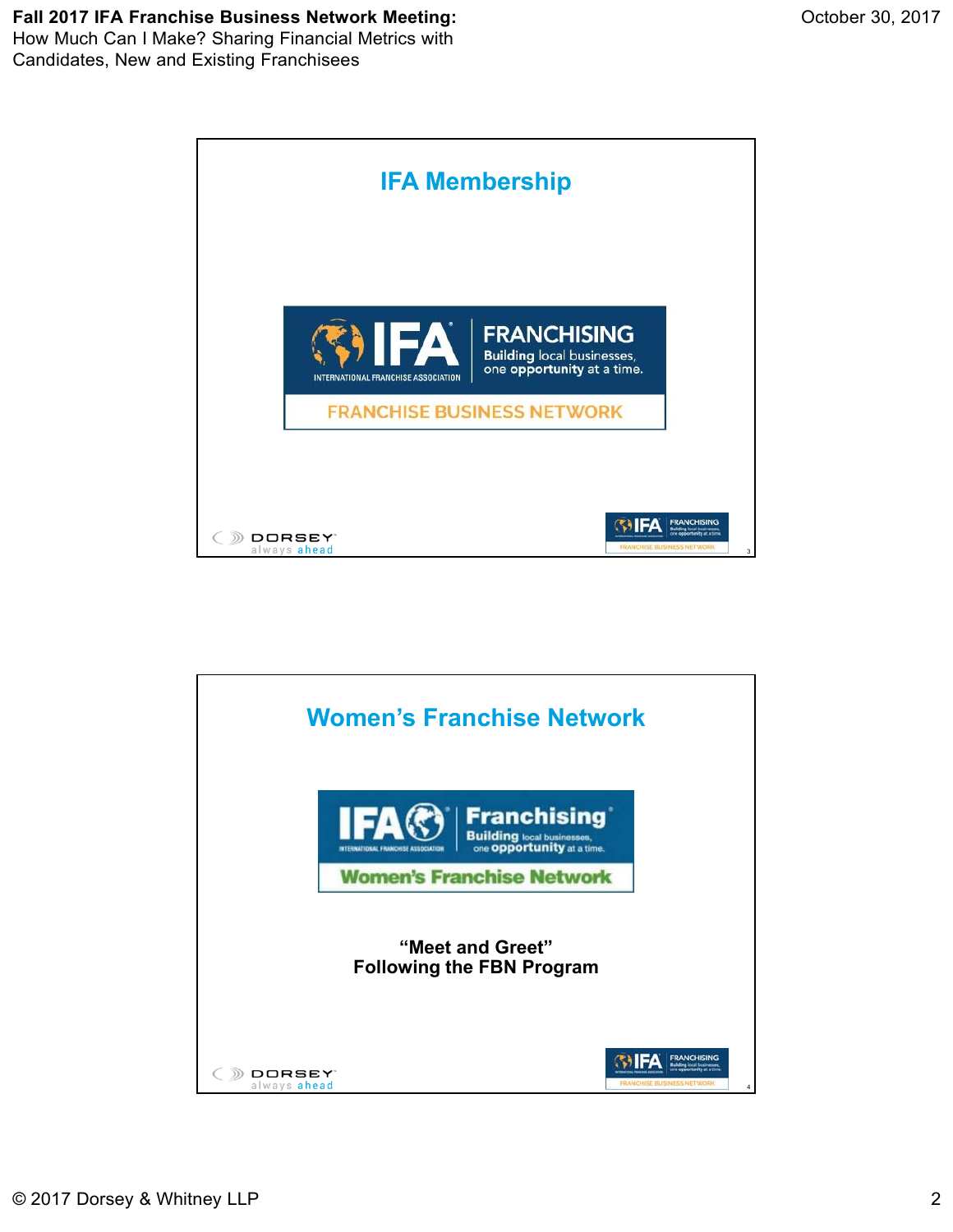

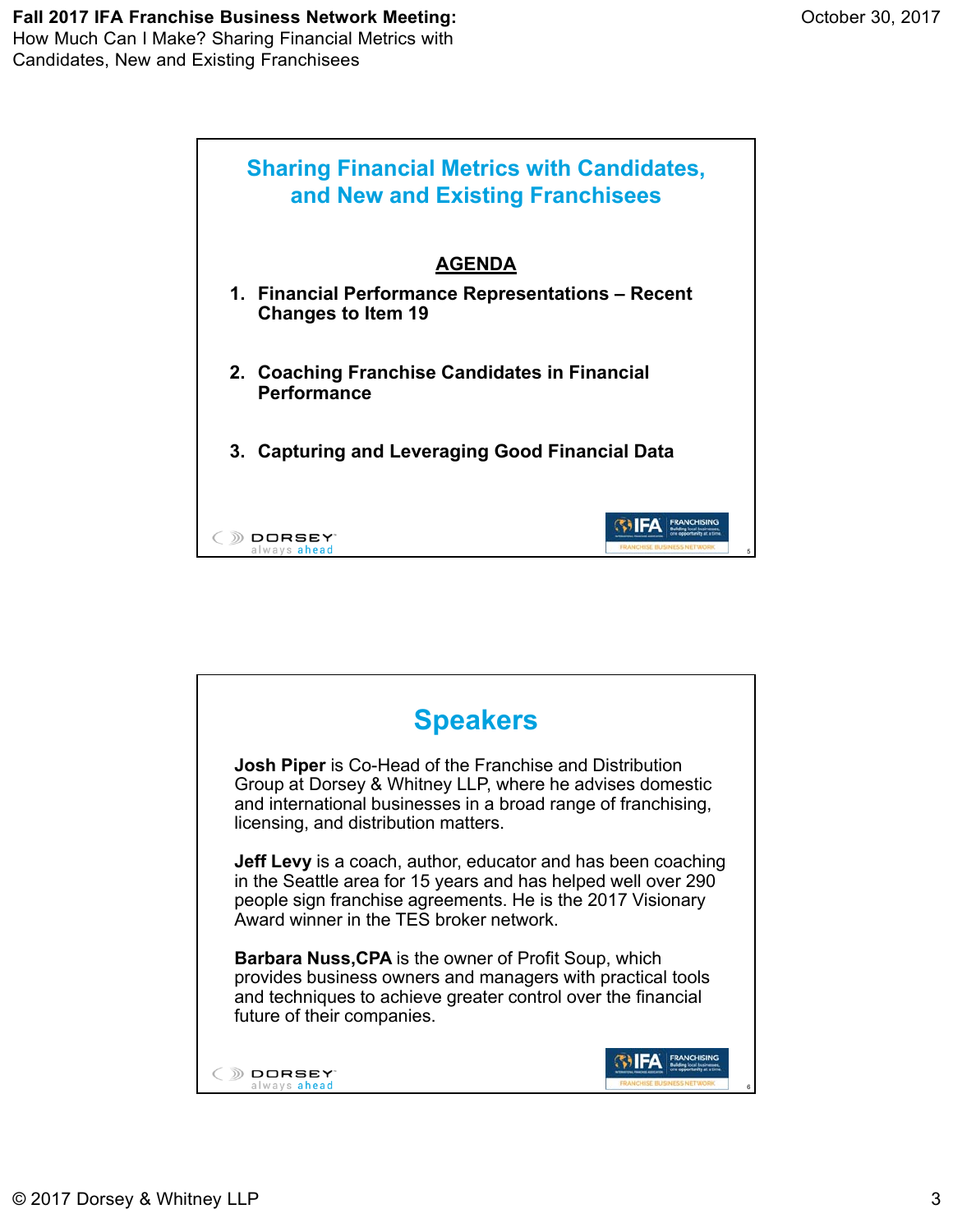

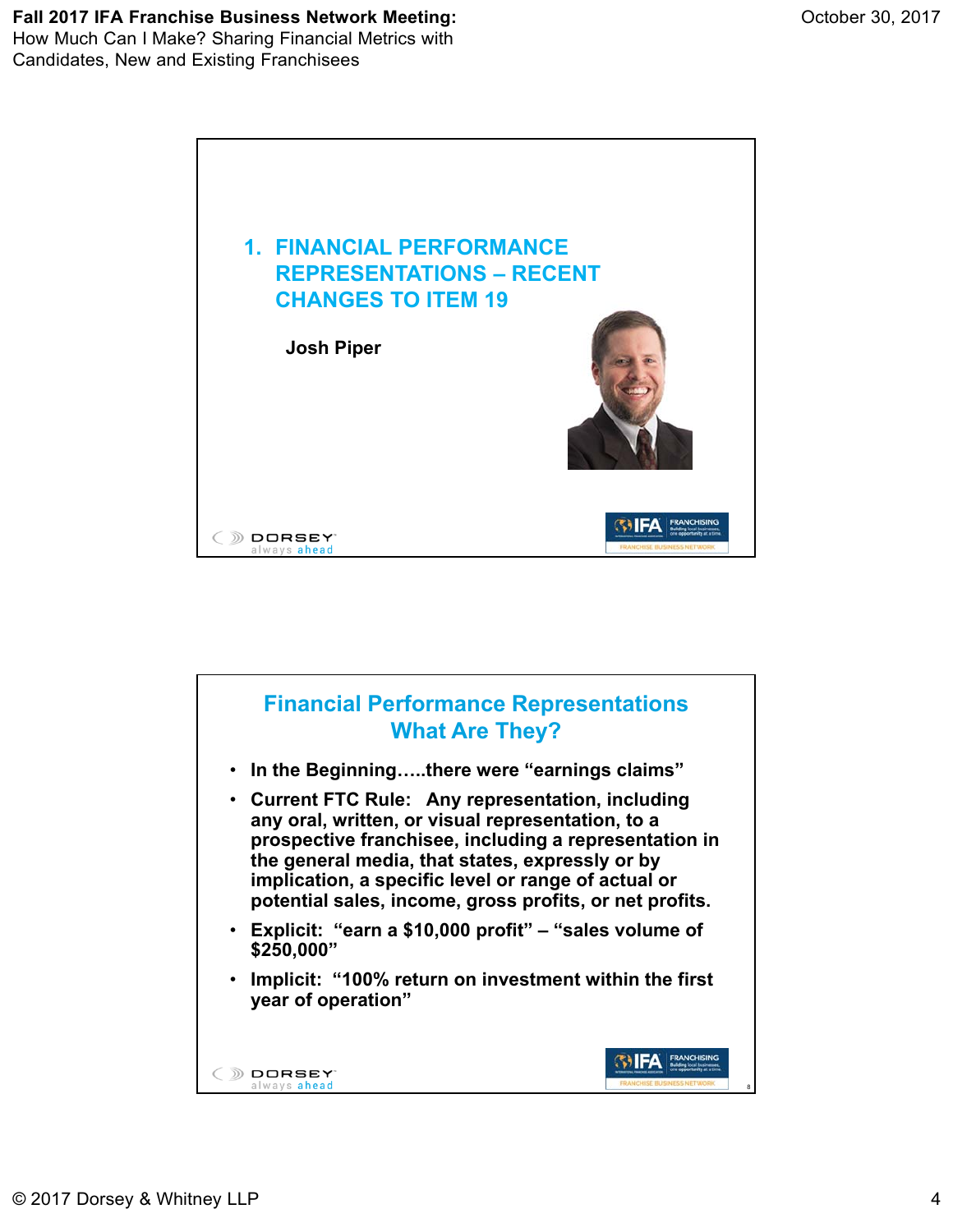

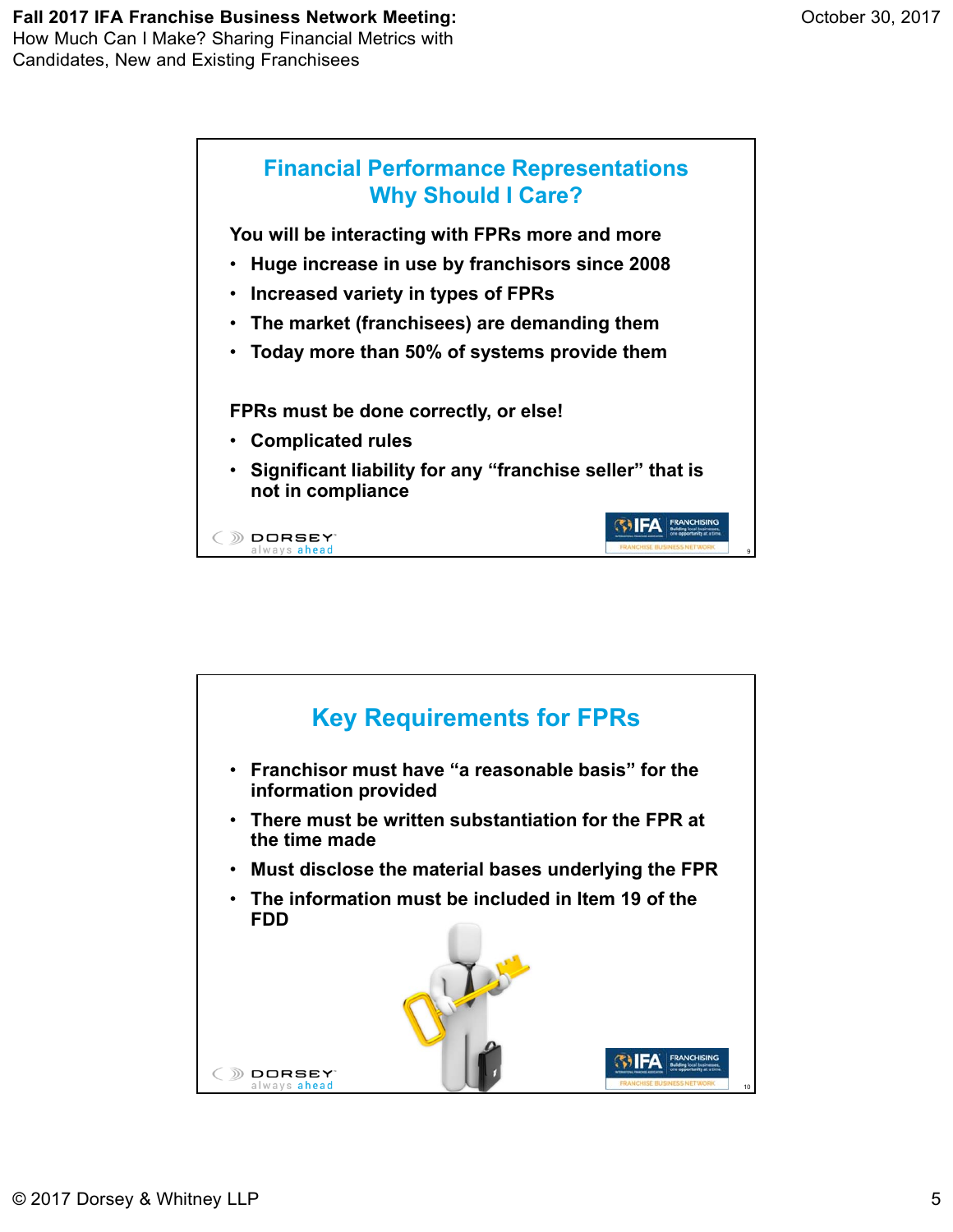# **Fall 2017 IFA Franchise Business Network Meeting:**



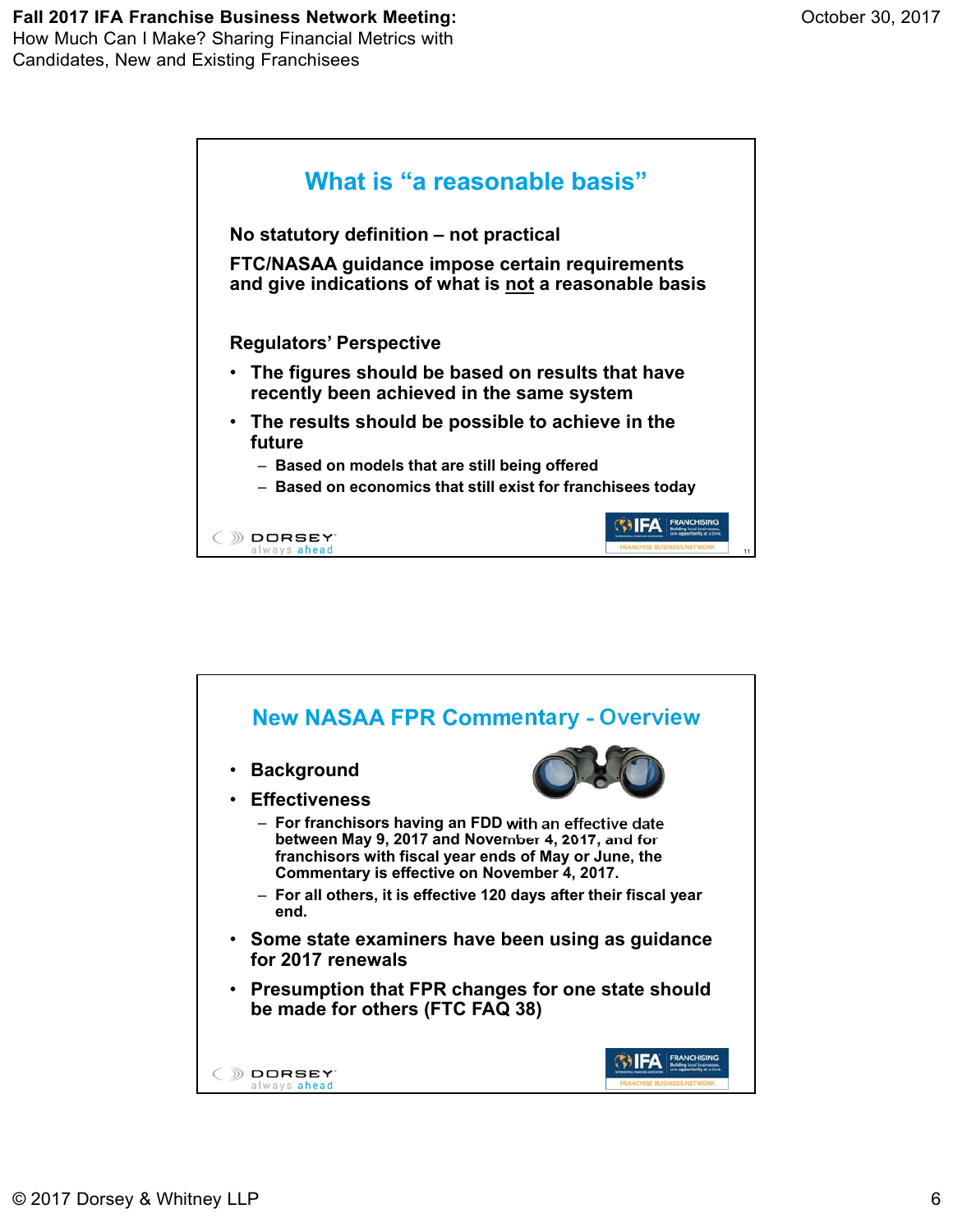

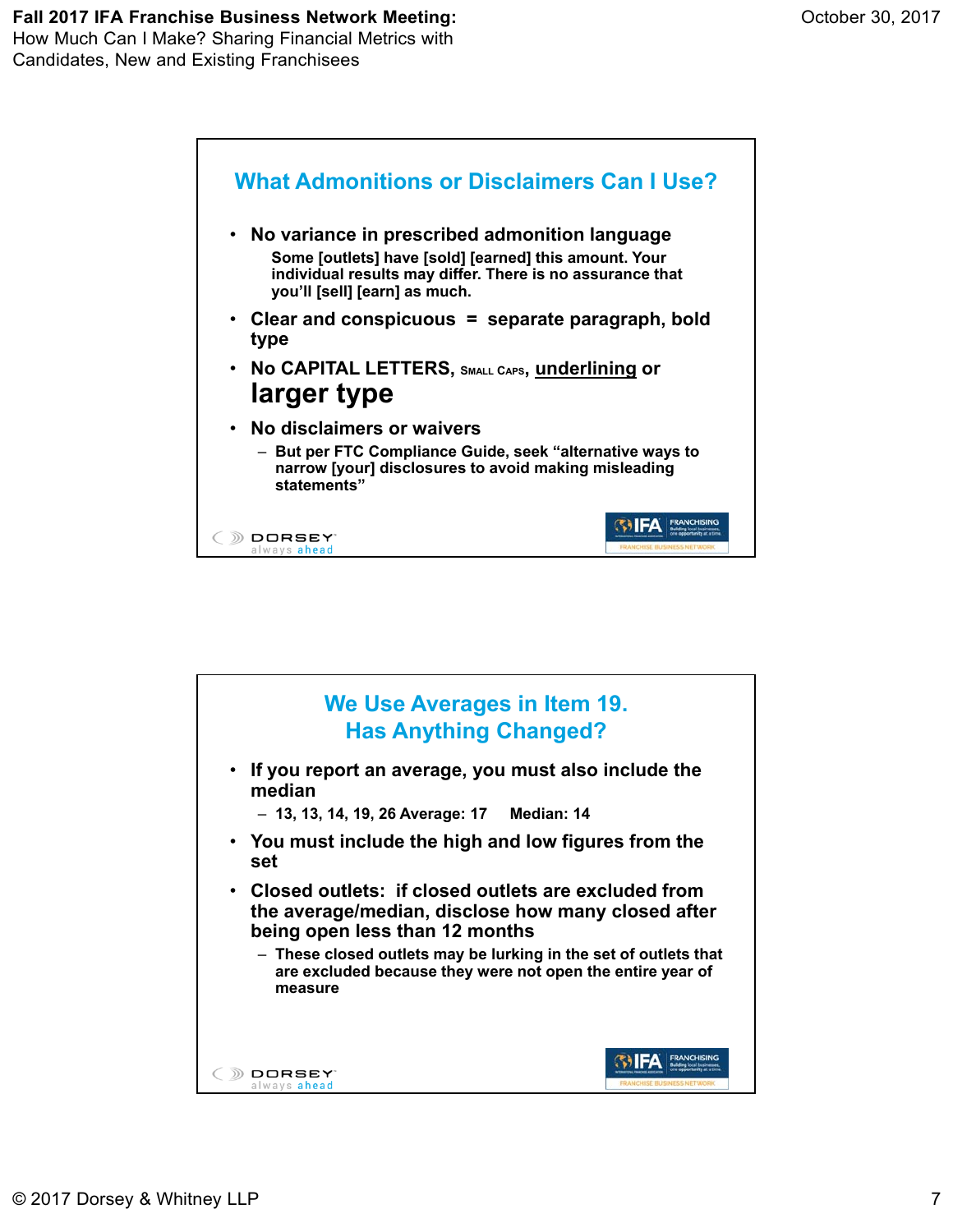

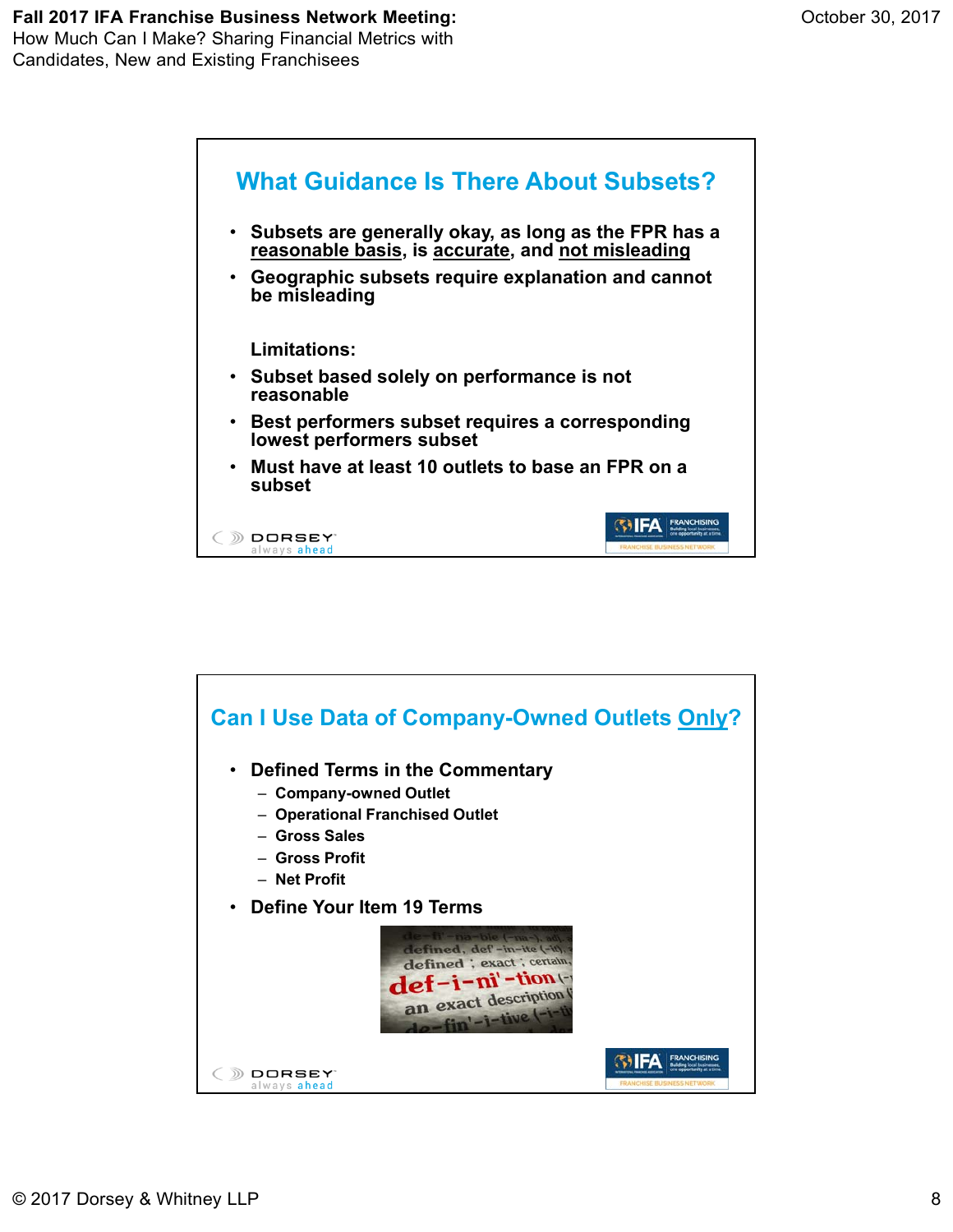Candidates, New and Existing Franchisees



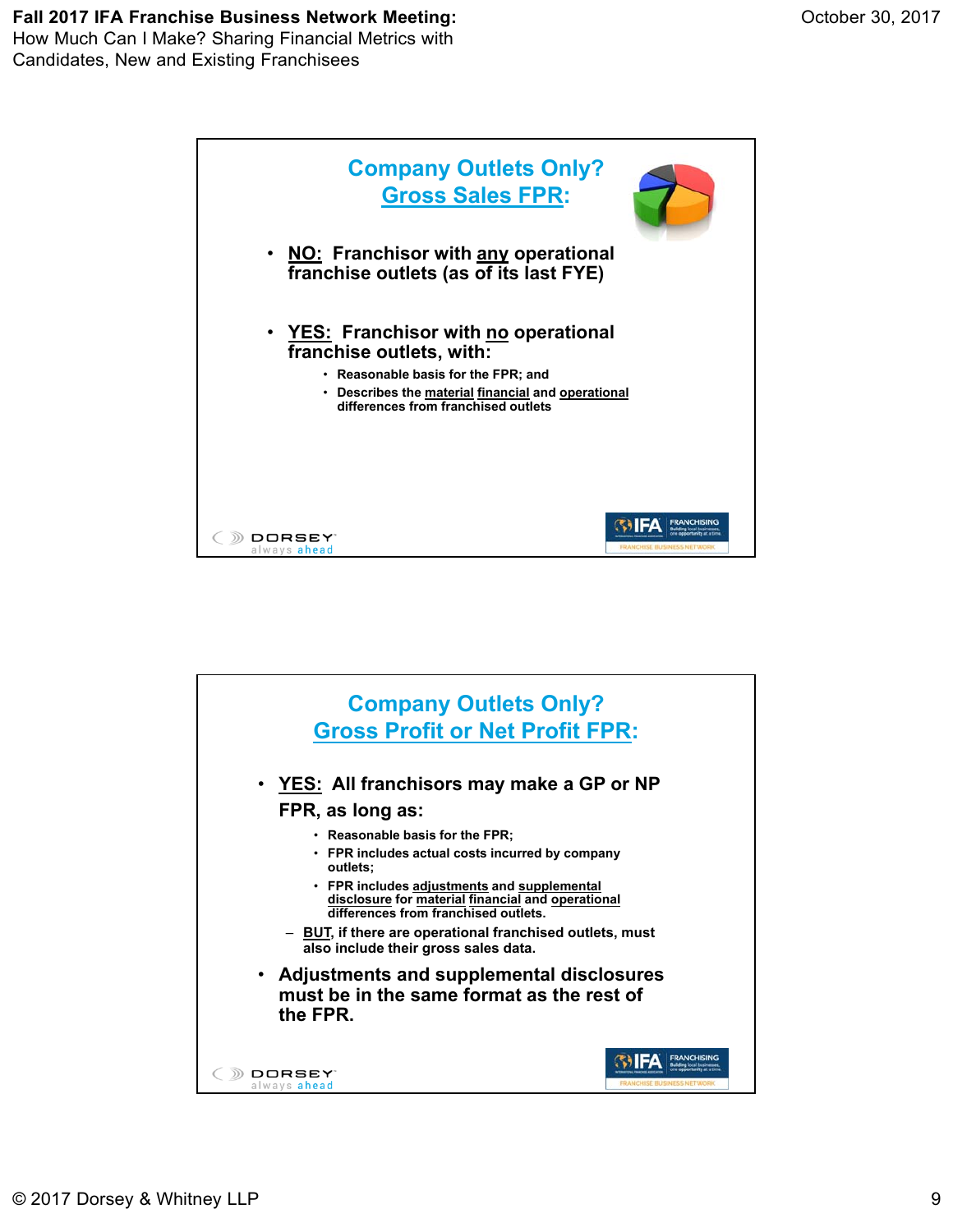

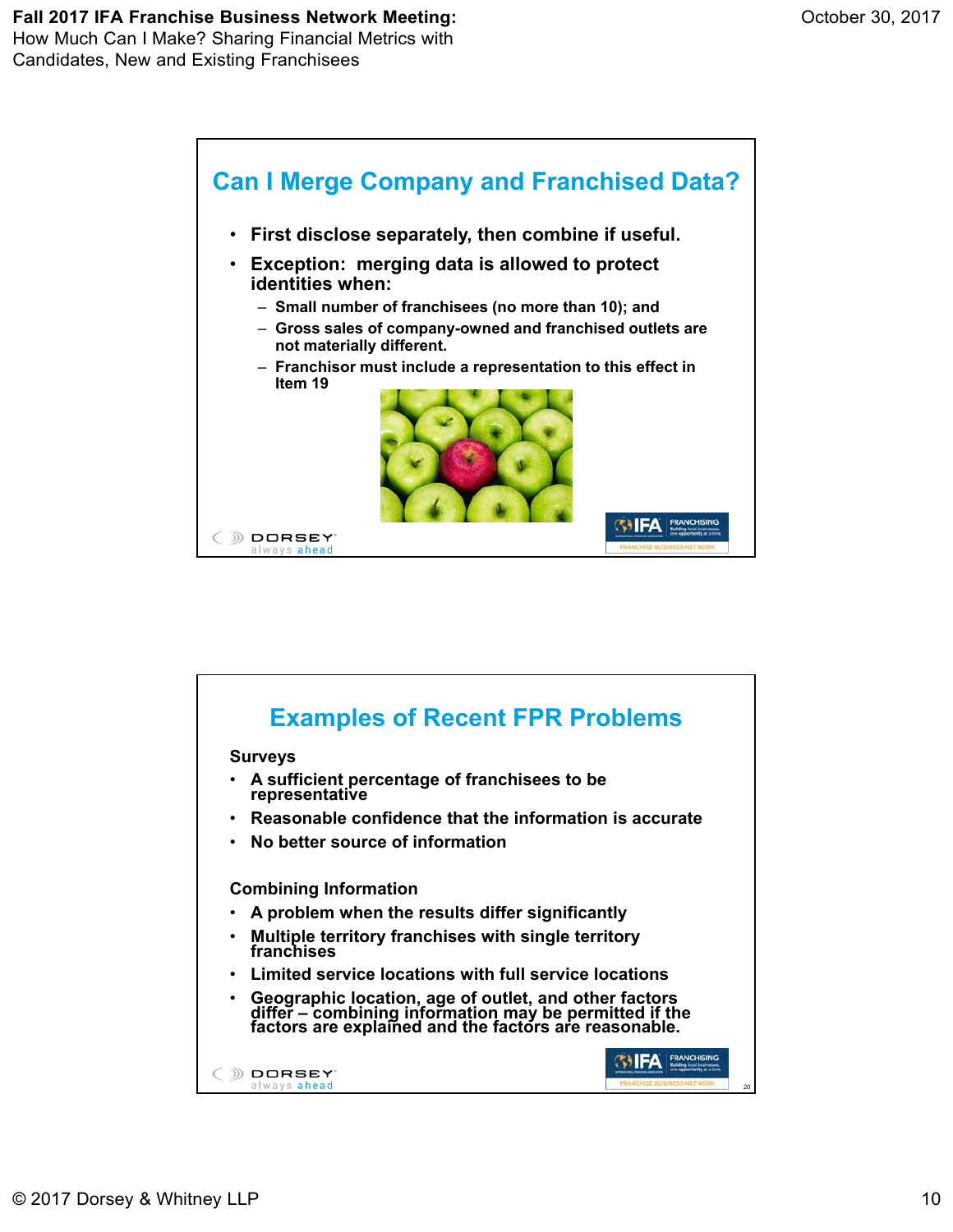

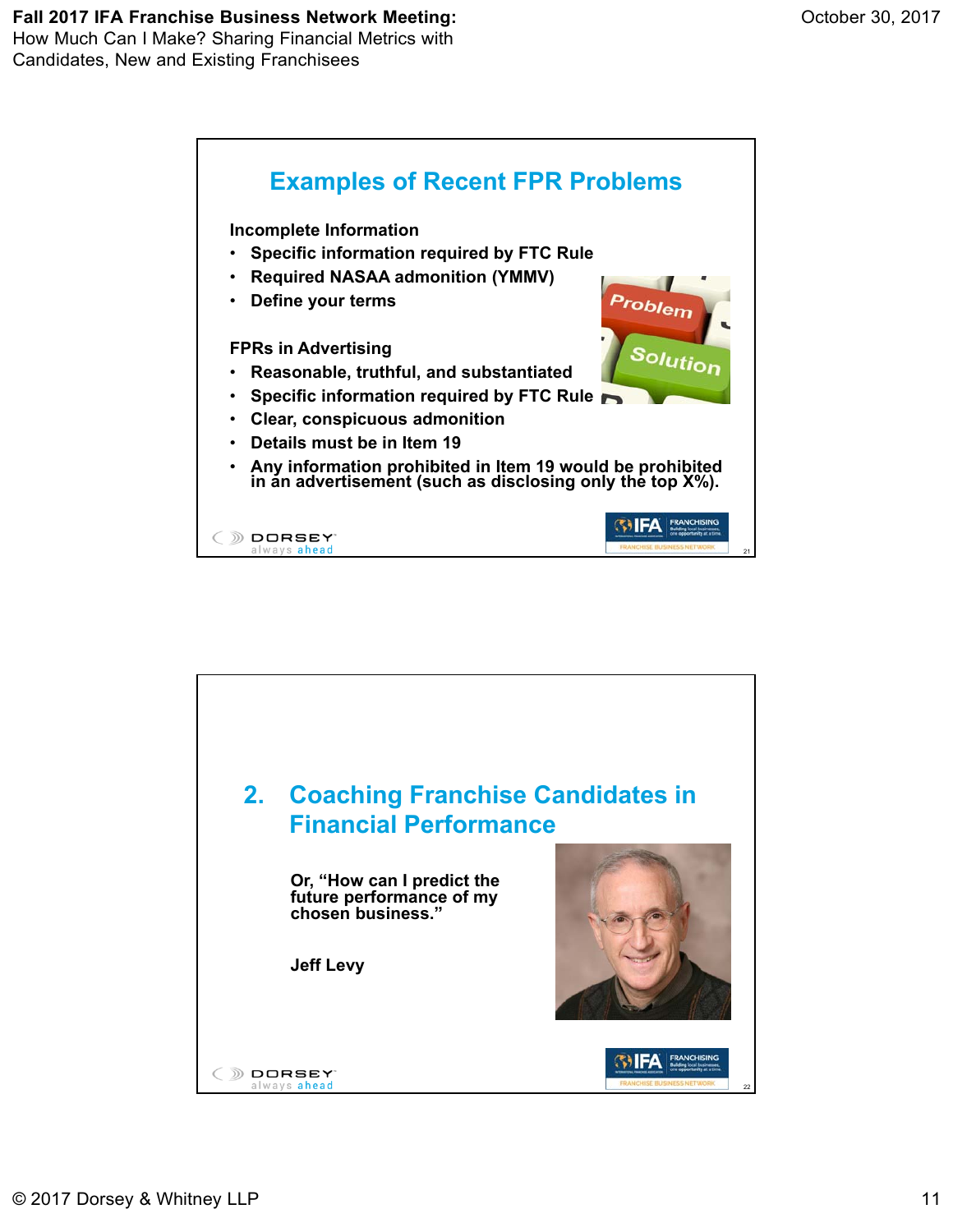

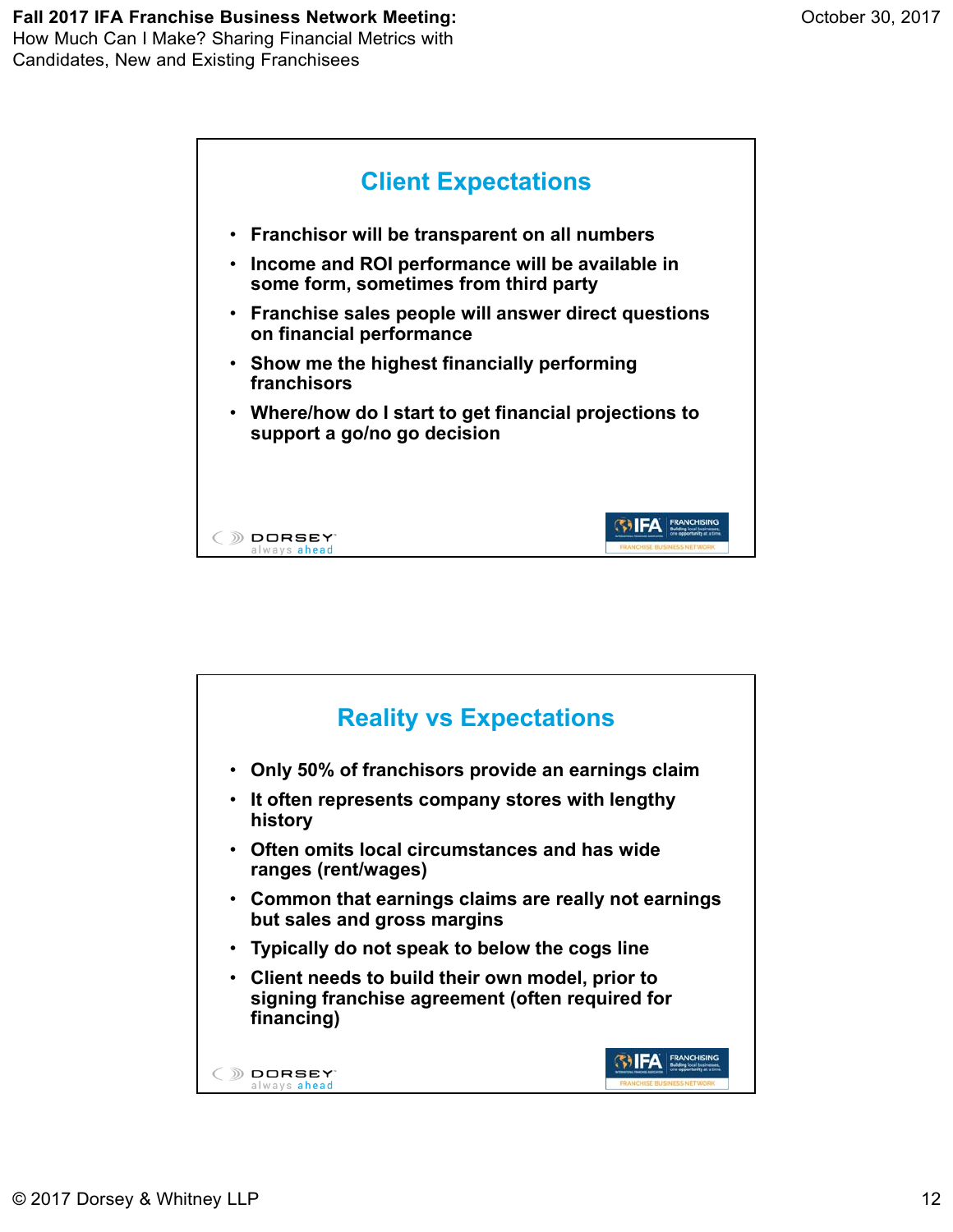

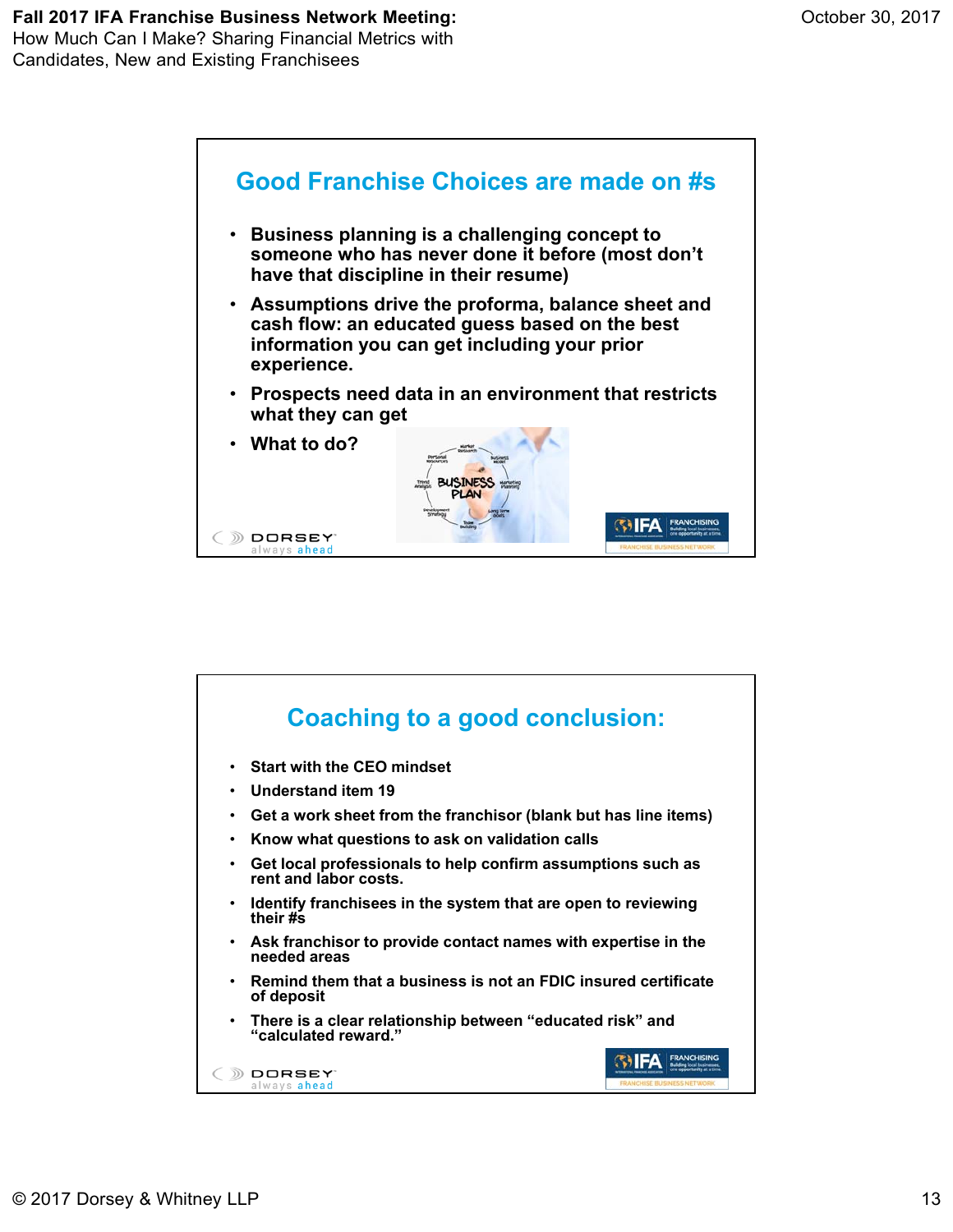

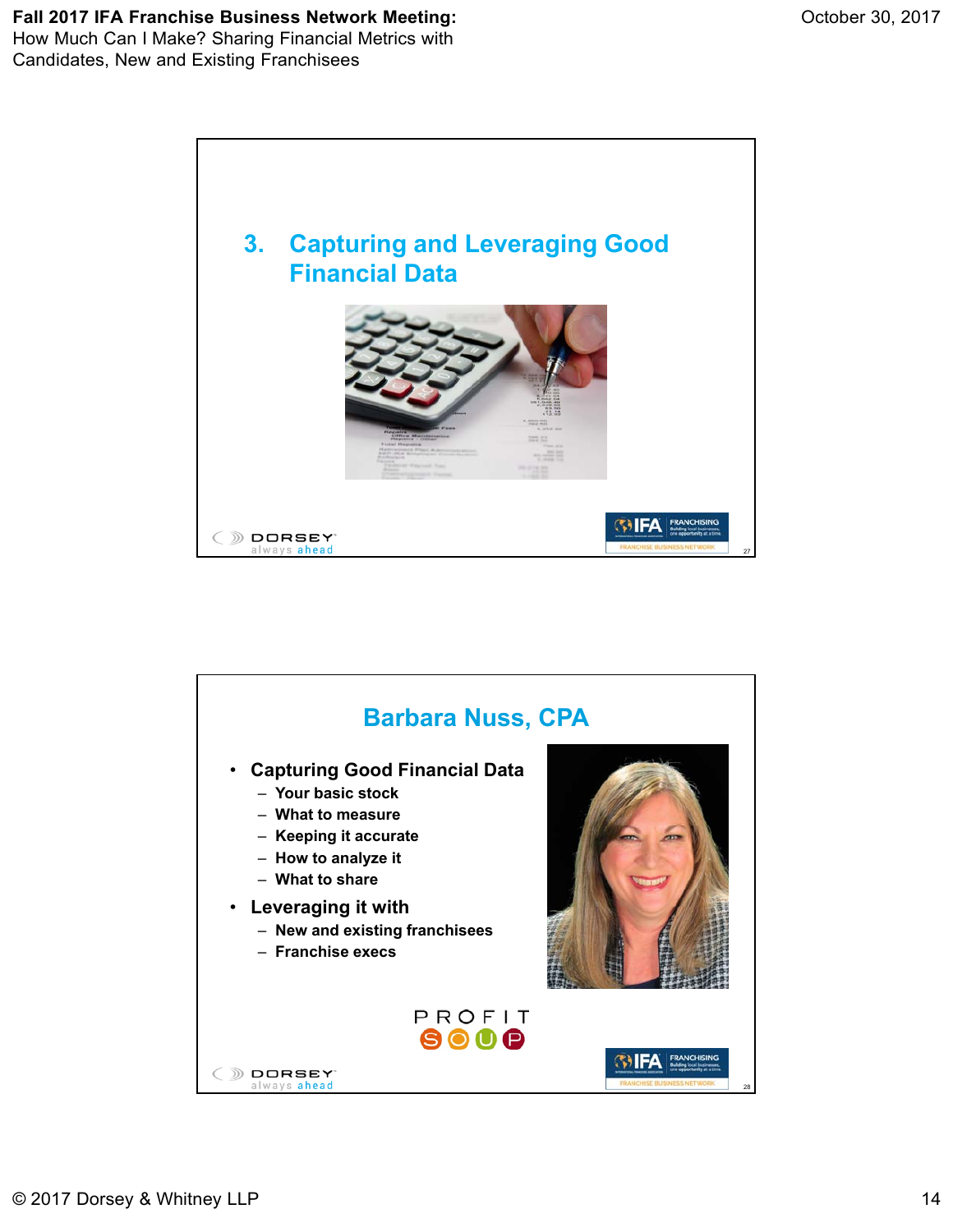### **Fall 2017 IFA Franchise Business Network Meeting:** How Much Can I Make? Sharing Financial Metrics with

Candidates, New and Existing Franchisees



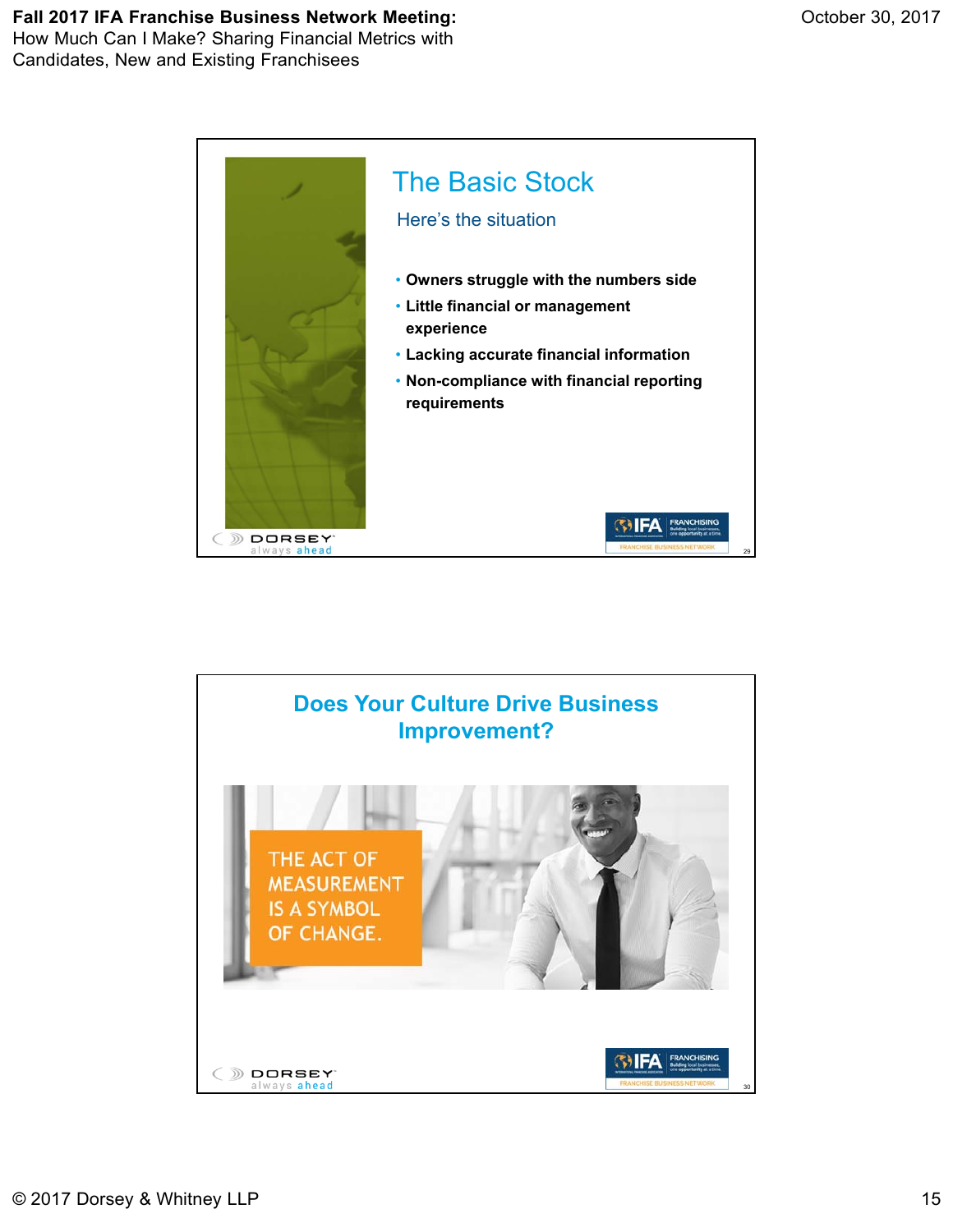#### **Fall 2017 IFA Franchise Business Network Meeting:** How Much Can I Make? Sharing Financial Metrics with

Candidates, New and Existing Franchisees



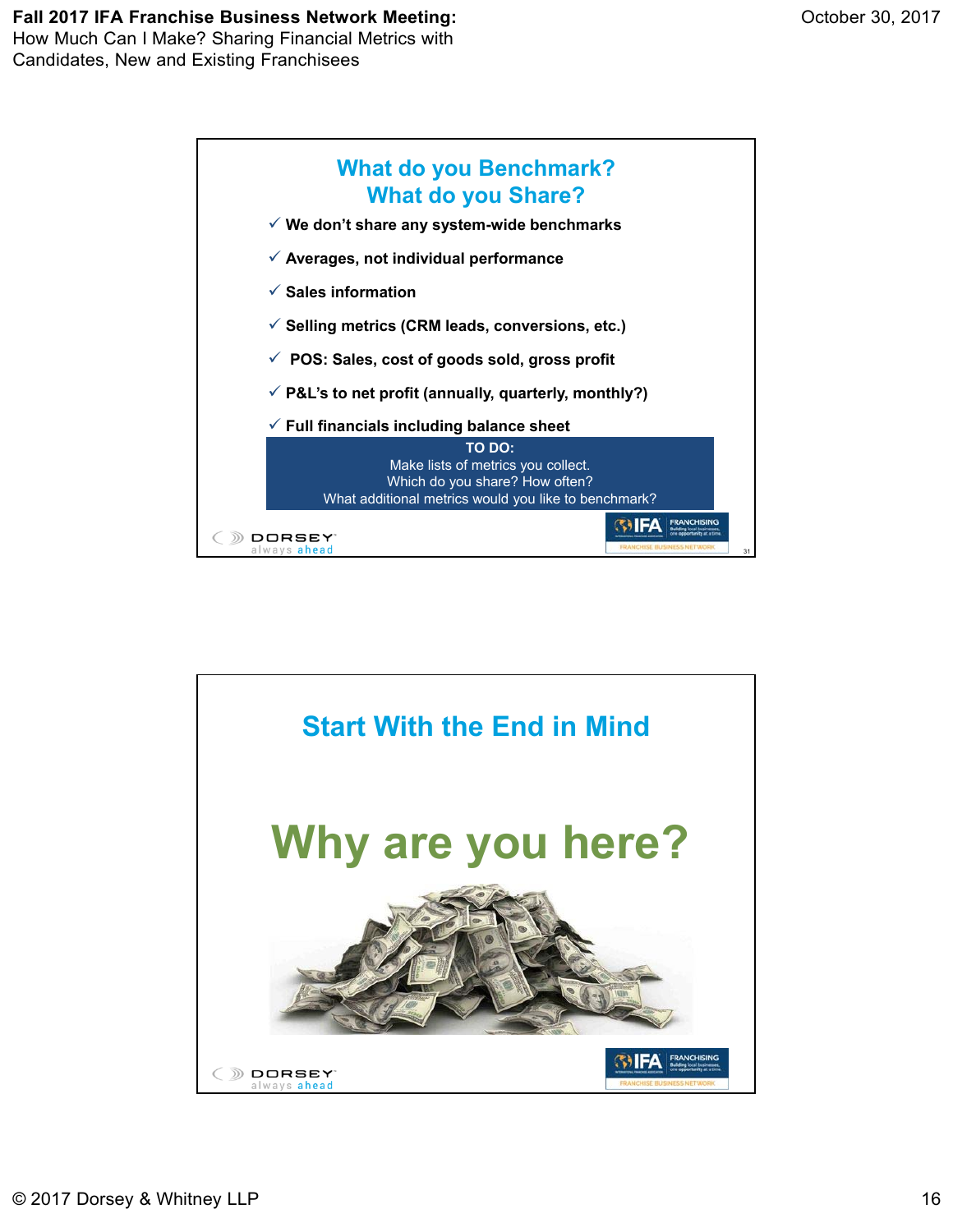

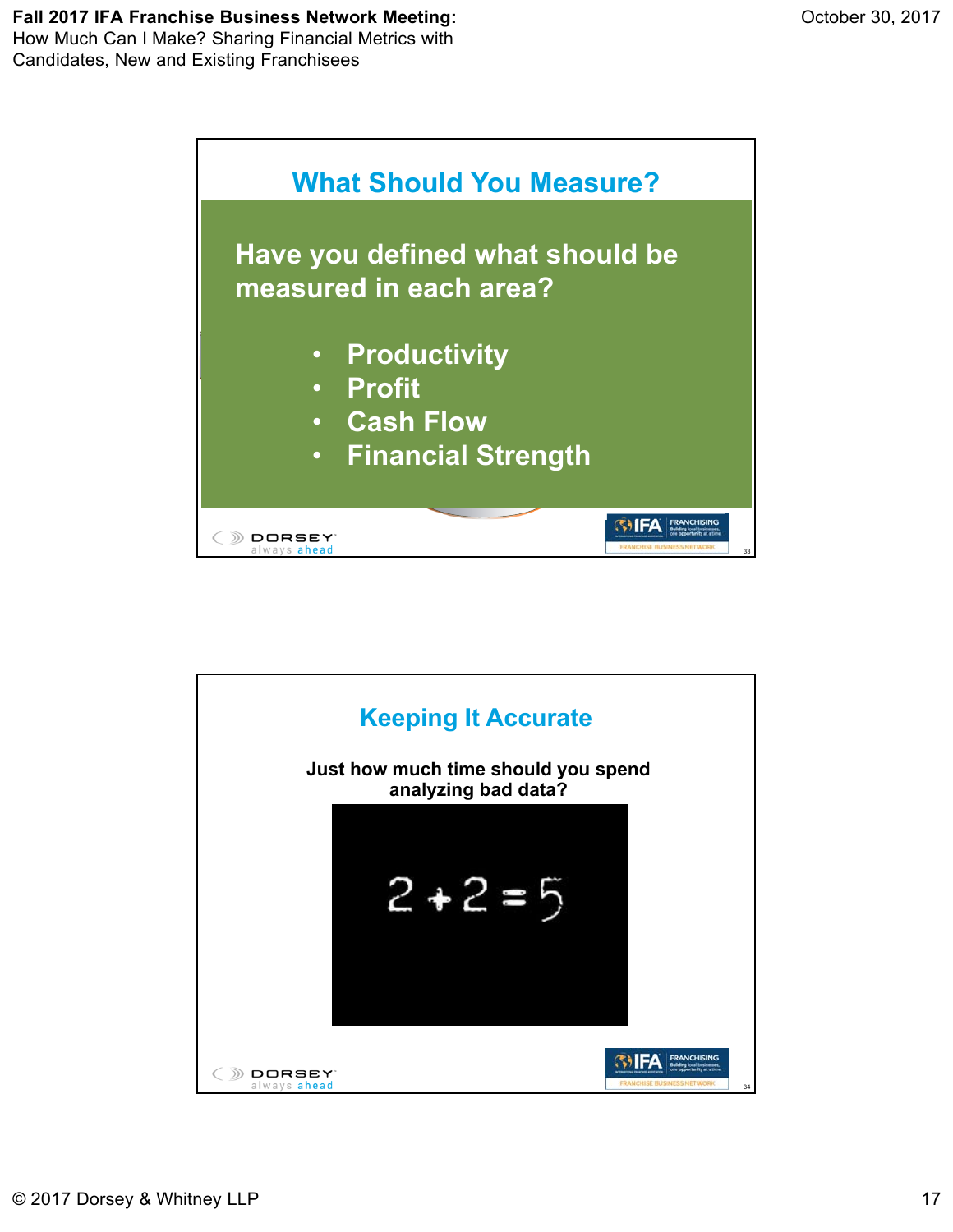

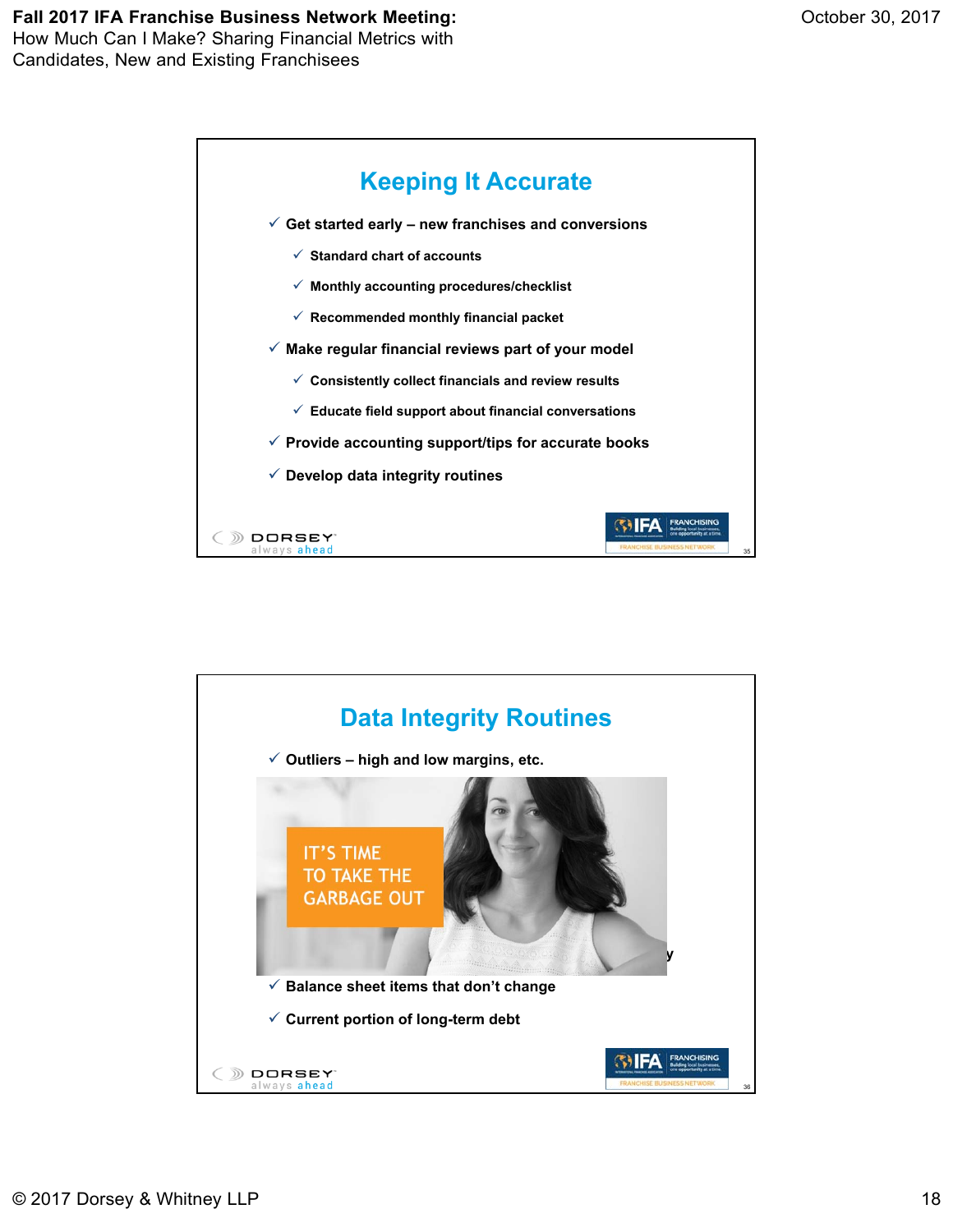

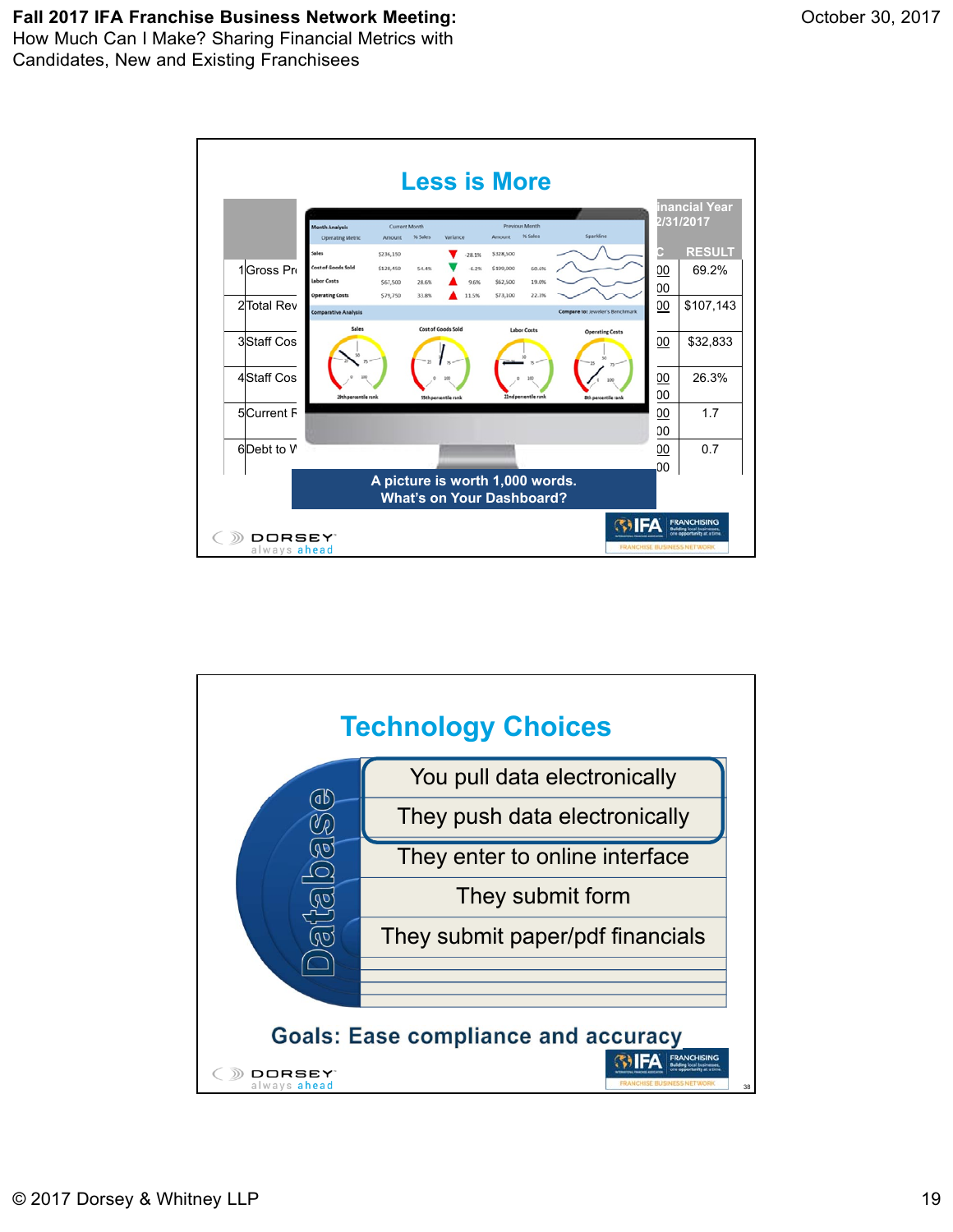

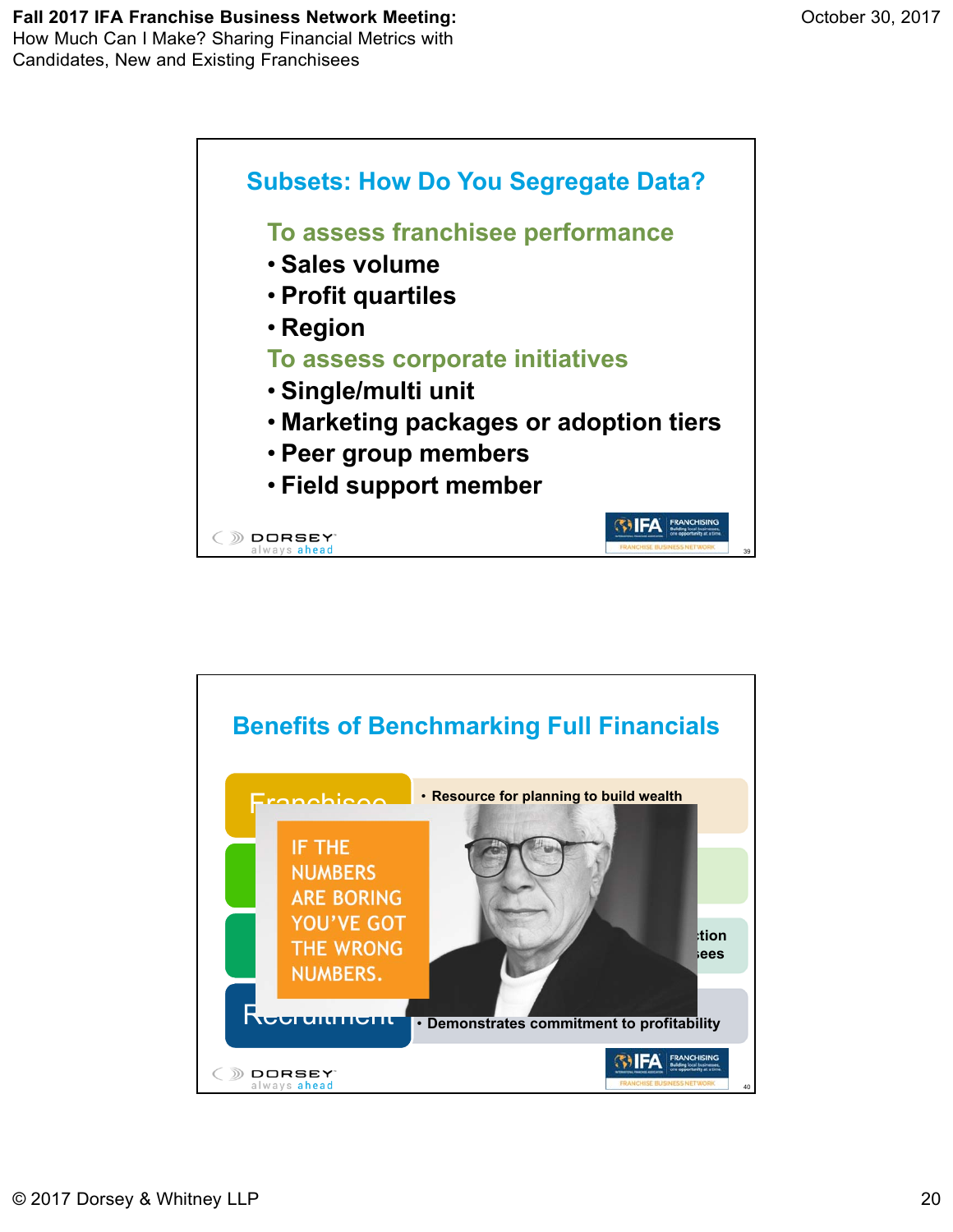